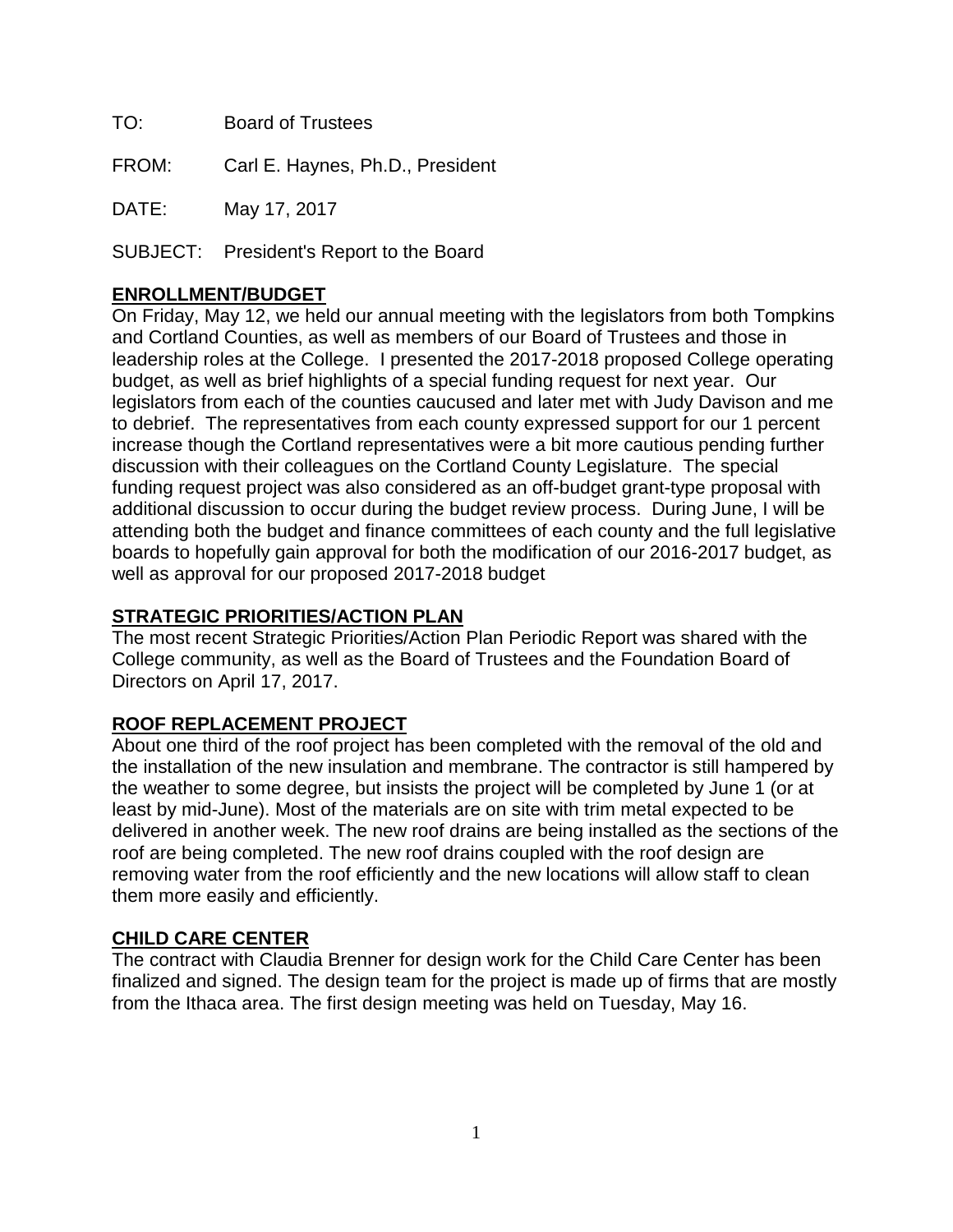#### **OTHER MATTERS**

On April 28, I provided remarks at the Spring Scholarship Ceremony where 61 scholarships, totaling \$49,777, were awarded to 56 students. There were at total of 31 students in attendance at the program as well as 31 scholarship sponsors and staff. Two students shared their stories from the platform and I read the story for one student who was not able to attend.

On May 1, we welcomed Donna Casula, our new Senior Global Officer, to the College community. Donna comes to us with several years of work in various capacities working with international students, most at Minnesota State University, Mankato, where she was Assistant Director of International Student and Scholar Services.

Also on May 1, I presented an update on the 2016-2017 budget and the proposed 2017- 2018 budget to the College community at a College-wide meeting. Additionally, I answered several questions and provided clarifications for issues raised during the meeting.

Also on May 1, I attended the Tompkins County Baden-Powell Boy Scouts of America Distinguished Citizen Award Dinner where this year's recipient, Charlie Troutmann, was recognized. Charlie recently retired as the long serving Executive Director at the Sciencenter in Ithaca. The event was held at Emerson Suites at Ithaca College.

On May 2, I attended the TCAD Annual Meeting and Report to the Community held at Coltivare.

Also on May 2, we hosted the Shaw family to lunch and those attending included Walter Poland, Sharon Karwowski, Michael McGraw, Ralph Shortell, and Dennis Stratton. Additionally we held a dedication ceremony at 3:00 p.m. where a permanent plaque honoring Richard Shaw as our first Director of Financial Aid was unveiled in the entryway to our Financial Aid Office on campus. Walter Poland was the master of ceremonies at the dedication ceremony with remarks made by me, Dennis Stratton and Michael McGraw, LaSonya Griggs, and Richard Shaw, Jr. provided remarks on behalf of the family. Toni Shaw, Dick's widow also shared brief remarks.

Also on May 2, the Shaw family was hosted to a tour of our farm and Coltivare and were the honored guests at the Legacy Society that met in the evening at Coltivare and was attended by approximately 45 people which included members of the Legacy Society, as well as staff from the Financial Aid Office at the College. I provided remarks at the Legacy Society event and LaSonya Griggs was the keynote speaker.

On May 3, I watched the live feed of the SUNY Board of Trustees' meeting when Orinthia Montague was approved by the SUNY Board as the  $4<sup>th</sup>$  President of Tompkins Cortland Community College. Trustee Coates attended the meeting with Dr. Montague and provided remarks on behalf of our Board of Trustees.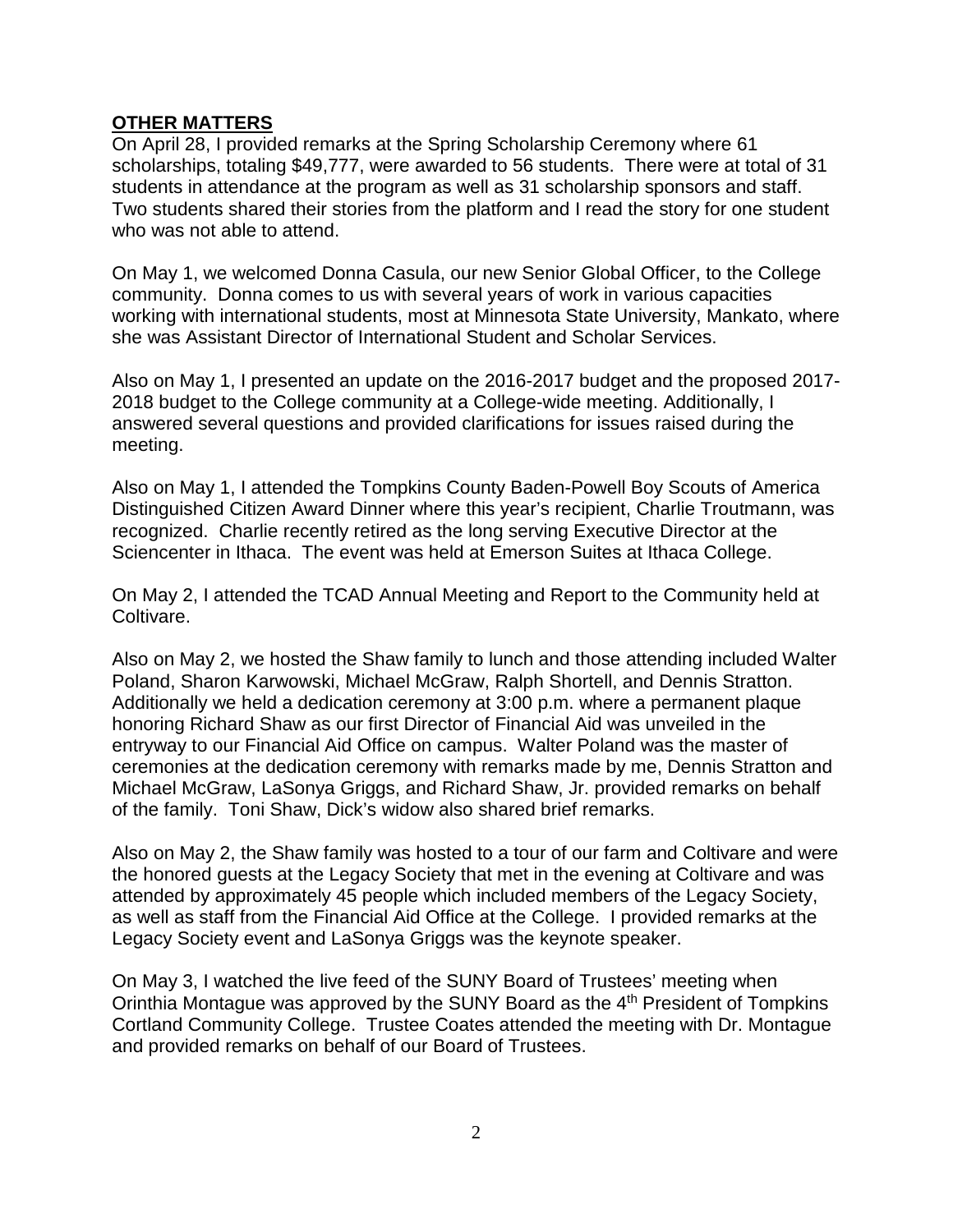Also on May 3, I attended a piano recital held in the Forum in recognition of the new piano donated to the College by an anonymous donor. Lisa Payne chaired the committee that both selected the piano and arranged for the recital. Participating in the recital were five students, Marvin Brown, Yasong Liu, Juliet Jordan accompanied on guitar by Jasmine Jordan, and Jordan Jardine, and four faculty/staff members, Lisa Payne, and Robert Sarachan accompanied by Dan Paolangeli on guitar and Chris Armitage on bass. The event was attended by approximately 50 people.

On May 4, Dr. Orinthia Montague and her husband, Michael McGhee, came to campus for a full day of meetings. During the morning, I took Michael to breakfast where I introduced him to Bryan Warren, of Warren Real Estate. Dr. Montague held several interviews with local media, and at 11:00 a.m. we held a "Welcome" event for members of the local communities to meet Dr. Montague. In the afternoon, Dr. Montague met with members of the College community and later with Provost Conners and me for preliminary orientation meetings.

Also on May 4, I attended the Cortland County Baden-Powell Boy Scouts of America Distinguished Citizen Award Dinner held at the Cortland Elks Club. This year's recipient was John Poli.

On May 5, we hosted three members from the TRIAD Foundation, including Mrs. Park, at a luncheon here for the recipients of their nursing scholarships. Three current recipients and three previous recipients were in attendance and provided heartfelt remarks about the difference the scholarship had made in their ability to pursue the nursing program. Thirteen people attended the luncheon.

Also on May 5, Sue and I, prior to attending our student display at the Tompkins County History Center, stopped at Coltivare for a light dinner. While there, we happened to meet Orinthia and her husband Michael who were also enjoying dinner. We readily invited them to join us for a walk to the History Center to see our student displays. At the Center, Orinthia's unexpected arrival was the cause of great interest. Attached to this report is an email from Christine Shanks that includes both some photos taken by the students of the event, as well as links to the many projects that our students completed and that were on display at the History Center. Christine's email properly recognizes all of our faculty who oversaw and guided this amazing effort on the part of our students in capturing significant historical aspects of the Tompkins County community.

On May 8, I provided brief remarks at the National Society of Leadership and Success Induction Ceremony where 38 students were inducted into the NSLS for the 2016-2017 year. A posthumous honorary induction was awarded to Conor Greenwood who was tragically killed in a car accident earlier this year. He was a member of the NSLS working toward induction at the time of the accident. The students also recognized me by awarding me an Honorary Member of the NSLS.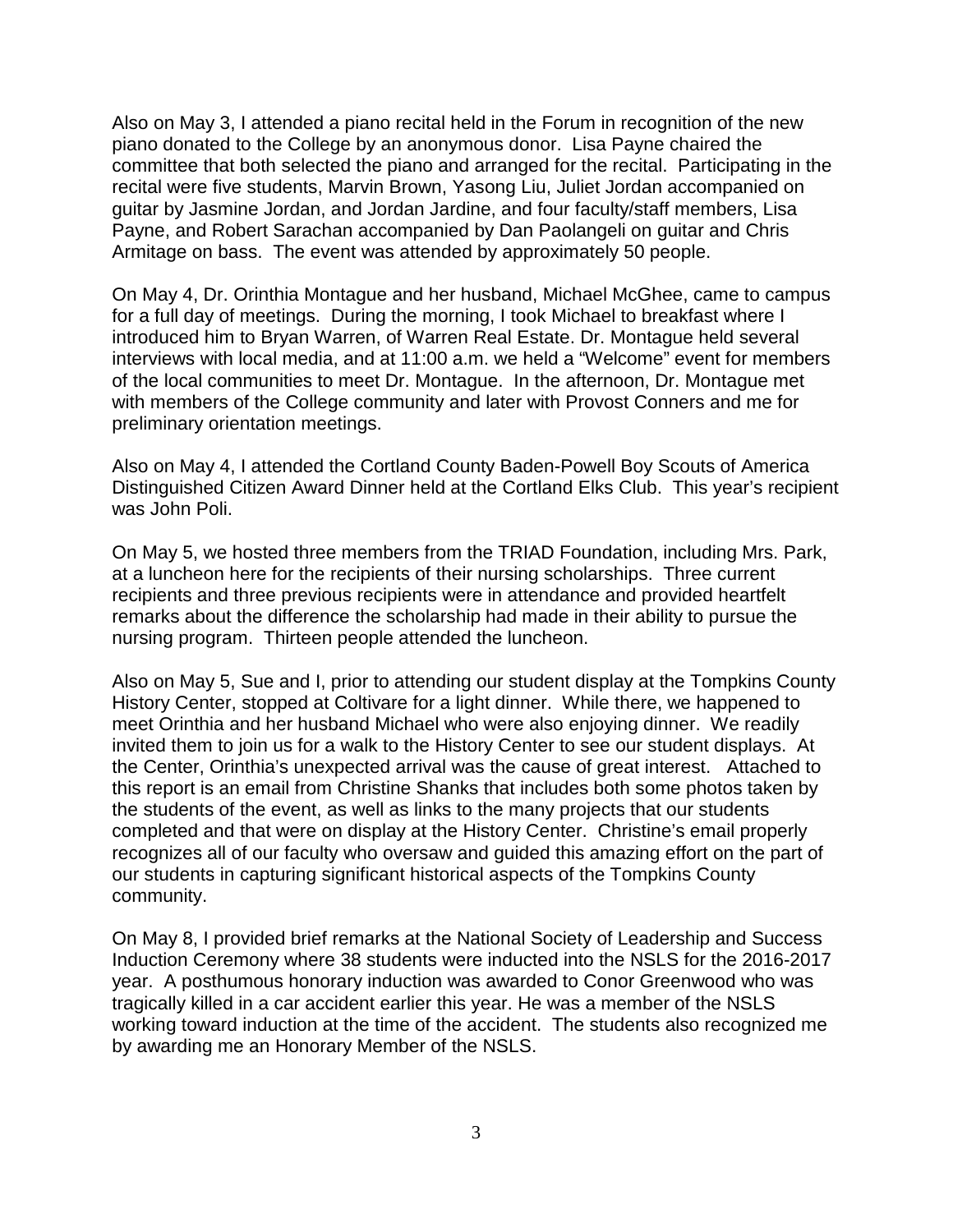On May 10, Victoria Zeppelin, Maria Nissi, Blixy Taetzsch, Susan Dewey and I traveled to Syracuse where we participated in a meeting with the President of Onondaga Community College and her colleagues from OCC at a meeting with the OCM BOCES Superintendents, principals, and guidance staff. We were invited to the meeting by Jody Manning, OCM BOCES Superintendent who had asked President Crabill and I to address and clarify a number of questions that had come up regarding our concurrent enrollment programs.

Also on May 10, I provided brief remarks at the Student Take PRIDE Award Event with approximately 85 people in attendance. Awards were given in both individual and group categories for those demonstrating student leadership and Perseverance, Responsibility, Integrity, Dialogue, or Equality. Six student groups and ten individual students received awards. At the conclusion of this event, the students awarded me the Individual Take PRIDE Award and further honored me by indicating that this individual PRIDE award will henceforth be known as the Carl E. Haynes TAKE PRIDE Award to be given on an annual basis in the future to students who demonstrate the values of Perseverance, Responsibility, Integrity, Dialogue, and Equality and reflect the same qualities of leadership demonstrated by President Haynes..

On May 11, a community retirement event was held on my behalf. At the event, Jean McPheeters, previous chair of our Board of Trustees, was the Mistress of Ceremonies. Others speaking at the event included the current Chair of the Board, Trustee Burns, Current President of the Foundation, Tom LiVigne, Trustee Buck, previous President Dr. Eduardo Marti, Assemblywoman Barbara Lifton, Cortland County Legislator Sandy Price, Chair of the Tompkins County Legislature Michael Lane, Michael Stamm Executive Director of Tompkins County Area Development, and Garry VanGorder Executive Director of the Cortland County Business Development Corporation. There were approximately 160 people who attended this event.

On May 12, I presented the 2017-2018 proposed budget to members of our county sponsors and those in leadership roles at the College as I discussed earlier in this report.

On May May 18, I will be presenting to the Cortland Leadership Group remarks entitled "Leadership and the Mirror."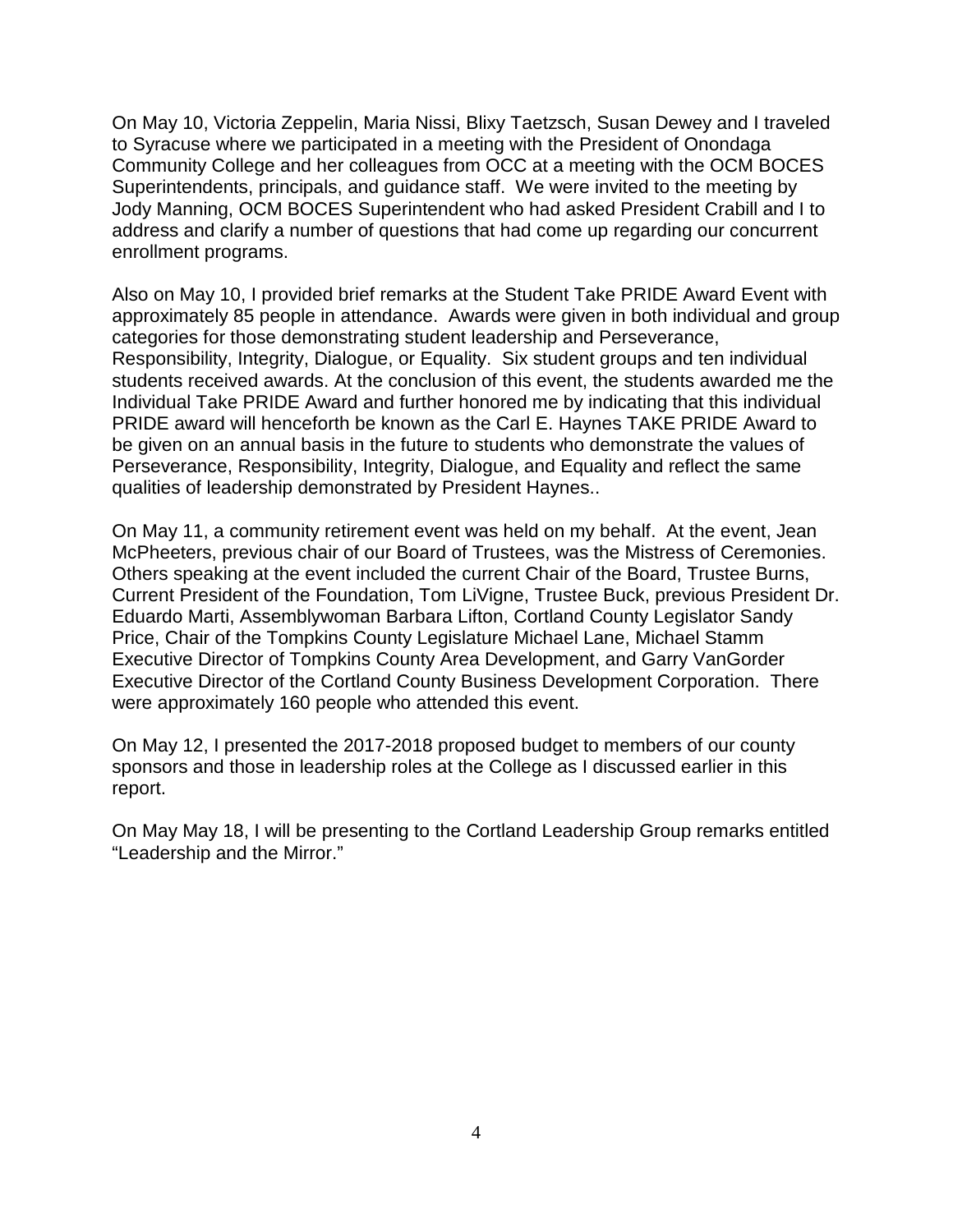**From:** Christine Shanks [<CJS035@tompkinscortland.edu>](mailto:CJS035@tompkinscortland.edu) **Date:** Sunday, May 14, 2017 at 10:35 AM **To:** Bryan Chambala [<ChambaB@tompkinscortland.edu>](mailto:ChambaB@tompkinscortland.edu), Carl Haynes [<HaynesC@tompkinscortland.edu>](mailto:HaynesC@tompkinscortland.edu), Peter Voorhees [<VoorheP@tompkinscortland.edu>](mailto:VoorheP@tompkinscortland.edu) **Cc:** Harry Littell [<LittelH@tompkinscortland.edu>](mailto:LittelH@tompkinscortland.edu), cindy cantu [<cindy.cantu@yahoo.com>](mailto:cindy.cantu@yahoo.com), Mark Grimm [<MEG2@tompkinscortland.edu>](mailto:MEG2@tompkinscortland.edu), Keith Millman [<MillmaK@tompkinscortland.edu>](mailto:MillmaK@tompkinscortland.edu) **Subject:** The History Center Opening

Sorry this is a little late, this week has been crazy busy. A zip file is available of the photographs that TC3 photography student Anthony Smith took at The History Center's opening night of The Altered and Preserved Landscape. Also available is a contact sheet with captions for all photographs provided. I optimized the photographs for the web, please let me know if they need to be larger

# **Please credit any photographs used to photography student Anthony Smith.**

# **WRITE UP**

Tompkins Cortland Community College students and faculty shared the opening night of their exhibit The Altered and Preserved Landscape at The History Center in Tompkins County with roughly 130 people from the community including retiring TC3 President Carl Haynes and the incoming President Dr. Orinthia Montague and their spouses, many Bicentennial Commission members including TC3 Board Member Mike Lane and Executive Director of The History Center Rod Howe, TC3 faculty and staff, Executive Director of The Wharton Studio Museum Diana Riesman, Ithaca Times reporter Nick Reynolds, local historians, and THC and TC3 board members. Many of the student's involved in creating pieces for the exhibit were present to discuss their projects with visitors.

Student projects with student member names along with any online interactive portions of prokects:

**History Hike PocketSights Walking Tour** Benjamin Gallegos, Drew Towers, Natalie Deis, and Daniel

Ramos <https://pocketsights.com/tours/tour/Ithaca-History-Hike-455> **Transportation**

**Transportation** Ben Curtis and David Weaver

**Six Mile Creek Web Experience** Susan Larkin and Kim Haines-Eitzen with help from Tim Larkin <http://www.abstracttools.com/smc/index.php>

**Aerial Map Ithaca** Diane Duthie, Cassandra Willard, and Andrew Noyes **Bridges with PocketSights Tour** Kristin Yarnell and JP

Huether [https://pocketsights.com/tours/tour/Ithaca-20-Historical-Bridges](https://pocketsights.com/tours/tour/Ithaca-20-Historical-Bridges-in-Tompkins-County-NY-443)[in-Tompkins-County-NY-443](https://pocketsights.com/tours/tour/Ithaca-20-Historical-Bridges-in-Tompkins-County-NY-443)